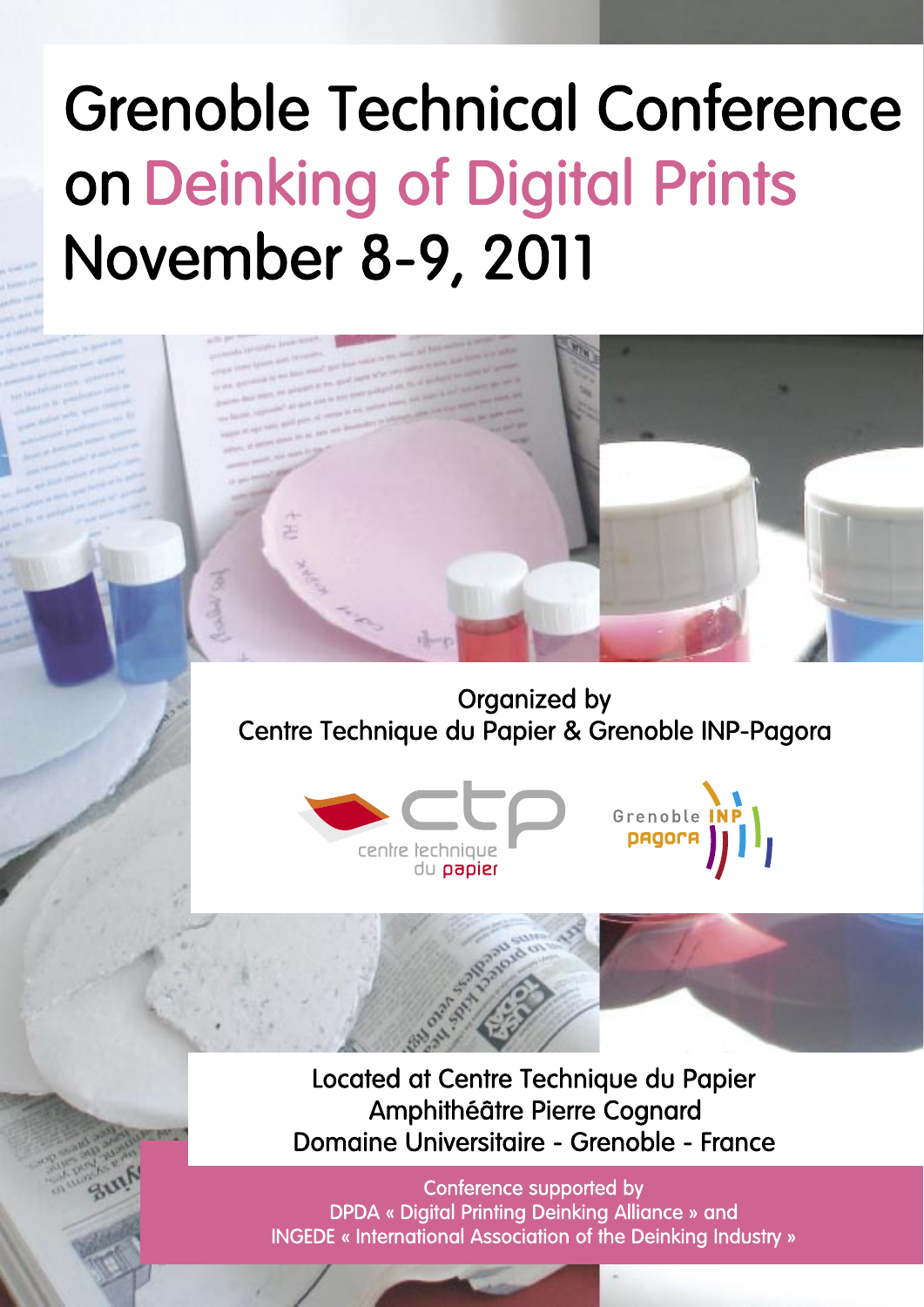# **Grenoble Technical Conference on** Deinking of Digital Prints November 8-9, 2011

Given the huge development of digital printing, papermakers have to develop new paper surfaces in order to improve printability, print quality but also deinkability / recyclability. Indeed, environmental concerns must be more and more considered when developing new printing techniques using new inks and new presses.

The scope of this conference is therefore to review latest progress in ink / paper interactions in the context of digital printing, with a focus on deinkability and deinking strategies.

**TECHNICAL PROGRAMME IN PROGRESS**

# **TUESDAY, NOVEMBER 8, 2011**

**8.30 – 9.15** *Conference registration & Coffee*

**9.15 – 9.30** *Welcoming*

# **MORNING SESSION**

#### **9.30 – 11.00 | Digital printing market & technology**

1/ Page volume growth and application shift in ultra-high volume continuous feed colour inkjet printing **R. Schlözer** | InfoTrends

2/ Digital printing technology overview **G. Lane** | Hewlett Packard

3/ The environmental case for digital printing: Life cycle assessment studies of marketing collateral and paperback book ecosystems **N. Miller, T. Strecker, E. Chappell |** Hewlett Packard

# **11.00 – 11.30** *Coffee break*

# **11.30 – 12.30 Deinking industry (market, volume, process), simulation and mechanisms**

4/ Deinking Industry in Europe – Recent Experience with digital prints **A. Fischer & A. Faul** | INGEDE 5/ Flotation mechanisms: review **D. Beneventi** | Grenoble INP-Pagora / CNRS

# **12.30 – 14.00** *Lunch at CTP*

# **AFTERNOON SESSION**

# **14.00 – 15.30 Inkjet prints deinking (1)**

6/ Ink / paper interaction in inkjet printing **A. Blayo** | Grenoble INP-Pagora 7/ Deinking of ink jet prints: a review **G. Dorris** | FPInnovation. 8/ DPDA Summary of inkjet print deinking evaluations **D. Hatfield** | Kodak

# **15.30 – 16.00** *Coffee break*

# **16.00 – 17.00 Inkjet prints deinking (2)**

9/ First results for UPM / HP cooperation on inkjet deinking research: ink effect **H. Ehrlich, M. Macias, P. Engert, G. Lane & N. Miller** | UPM / Hewlett Packard 10/ Effect of paper design on deinking of HP pigmented inkjet inks **M. Macias, G. Wingkono, N. Miller & G. Lane** | Hewlett Packard

#### *Evening Dinner*



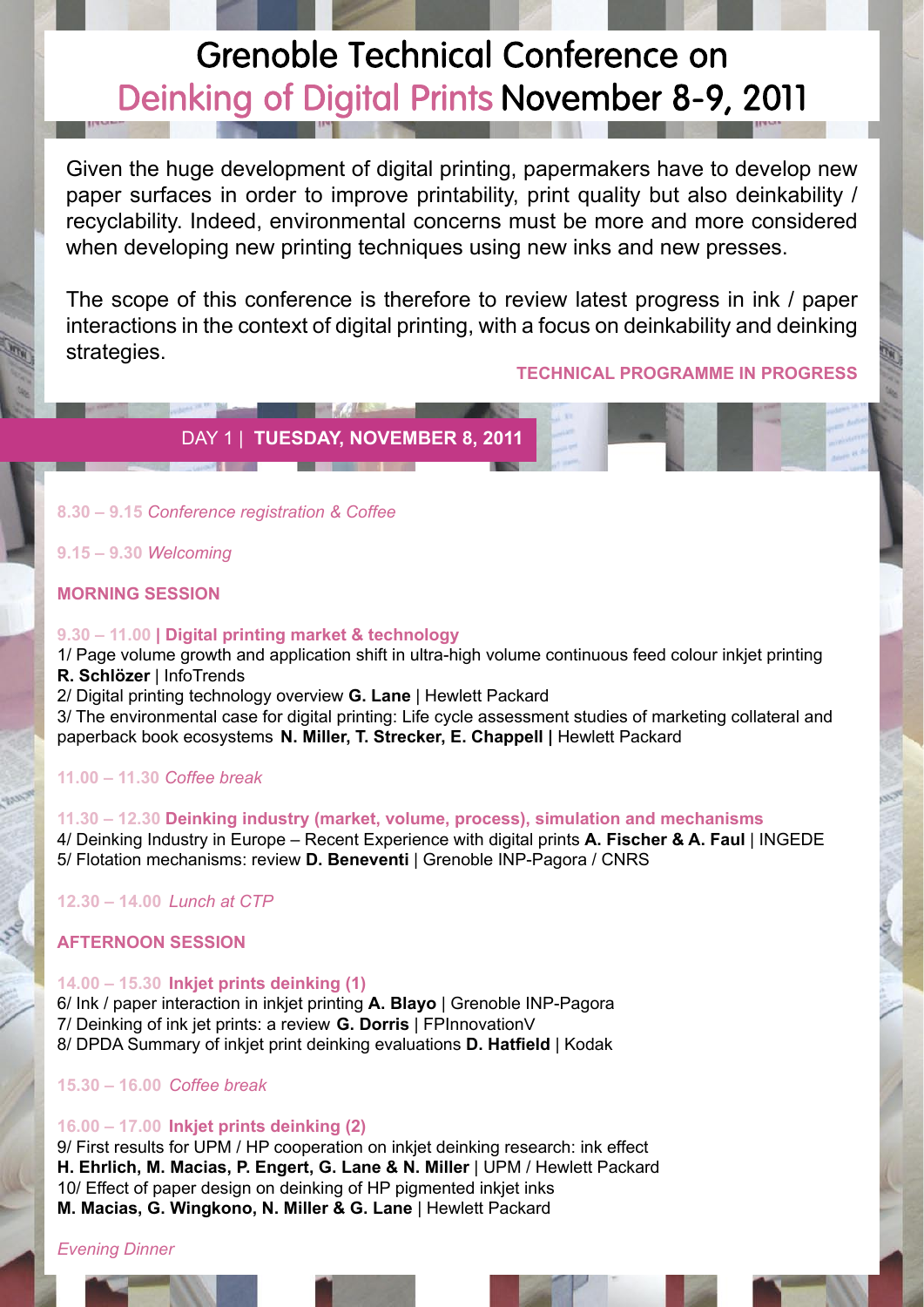# **Grenoble Technical Conference on** Deinking of Digital Prints November 8-9, 2011

**WEDNESDAY, NOVEMBER 9, 2011** 

#### **MORNING SESSION**

#### **9.00 – 10.30 Deinking chemistry**

11/ Deinking of digital prints with near neutral HPES chemistry **H. Ng, M. Bhattacharayya, L. Mittelstadt & W. Zhang** | Hewlett Packard 12/ Improved deinking of ink jet printed paper using DEKA **C. Basilio & S. Sheppard** | Thiele Kaolin 13/ Improvement of the deinkability of InkJet printings **Y. Ueda & H. Takahashi** | Kao Corp.

#### **10.30 – 11.00** *Coffee break*

#### **11.00 – 12.30 Deinking chemistry**

14/ Possibilities of enzyme-aided deinking of inkjet-printed paper **K. Kemppainen & T. Hakala** | VTT 15/ Lab scale process investigation for the deinking of ink jet printed papers **D. Glover, J. Tian & T. Nicholas** | Buckman & Eastman Kodak 16/ Deinking behaviour of recovered paper mixtures containing digital prints **D. Voss & H. Putz** | PMV Darmstadt

#### **12.30 – 14.00** *Lunch at CTP*

# **AFTERNOON SESSION**

#### **14.00 – 15.30 Toner print deinking**

17/ Toner paper interactions in electrophotographic printing **L. Leroy** | CTP 18 Deinking of toner prints: a review **B. Fabry** | CTP 19/ Recent lab and pilot studies of the deinking of LEP prints **M. Aronhime, Y. Rosen, J. Belson & N. Miller** | Hewlett Packard

#### **15.30 – 16.00** *Coffee break*

#### **16.00 – 17.00 Industrial experience**

20/ Review of the impact of inkjet printed paper on the operation and final product of a North American deinking mill **G. Williams** | Infoprint 21/ Effect of process water contamination on flotation mechanisms **B. Carré** | CTP

**ORGANIZATION**

#### **Scientific Committee**

Dr Bruno Carré (Centre Technique du Papier Grenoble – France) Dr Benjamin Fabry (Centre Technique du Papier Grenoble – France) Dr Anne Blayo (Grenoble INP-Pagora – France) Dr Davide Beneventi (Grenoble INP-Pagora – France) Prof Naceur Belgacem (Grenoble INP-Pagora – France) Dr Gilles Dorris (FPInnovations Montreal – Canada) Dr Gérard Galland (Grenoble – France) Dr Elisabeth Hanecker (PTS Munich – Germany) Dr Bernard Pineaux (Grenoble INP-Pagora – France) Dr Hans Putz (PMV Darmstadt – Germany)

#### **Organizing Committee**

Bruno Carré (Centre Technique du Papier) Malou Caillat (Centre Technique du Papier) Anne Blayo (Grenoble INP-Pagora)